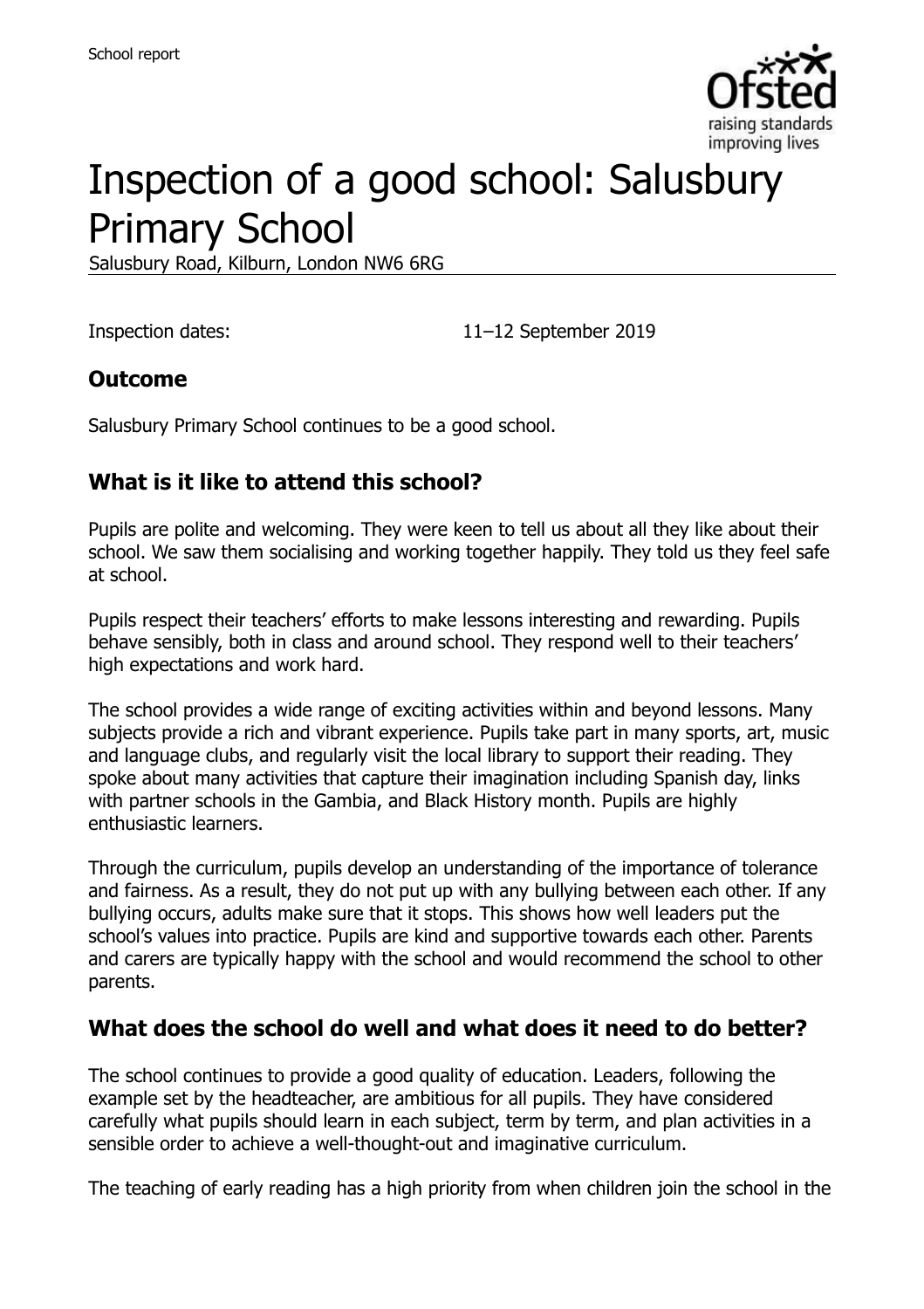

early years. Teachers and teaching assistants have benefited from extensive and specific professional development, so they teach phonics systematically. Leaders quickly intervene to ensure that all pupils are taught well and read well-sequenced, challenging texts. Pupils achieve highly in the phonics check at the end of Year 1. Older pupils are taught to analyse text and discuss their findings in detail. This helps pupils to read, enjoy and understand a wide range of subject-specific books.

Leaders ensure that the subject content that pupils learn is well planned and methodical. In mathematics, history and most subjects, lessons follow in a logical order. This helps teachers to be sure that pupils learn and remember what they need before they tackle more challenging work. For example, in history pupils use knowledge of the Victorian era to sequence key dates and events. Teachers also adapt plans to enable all pupils to gain knowledge and understanding. Pupils with special educational needs and/or disabilities (SEND) achieve well in these subjects, as do all pupils.

In a few subjects including science, recent subject planning is at an early stage of implementation. Leaders have not fully ensured that teachers present new science content in the best order to help pupils to learn and remember more. Teachers do not have secure enough science knowledge to challenge all pupils effectively. Some pupils who have gaps in their scientific knowledge, particularly those with SEND and disadvantaged pupils, do not catch up. These pupils do not receive strong support to access the science curriculum. Parents do not receive timely information about their child's achievement in science and other subjects including the impact of interventions to support their children. Leaders have identified these issues and have a training programme in place to improve planning in selected subjects and the support for pupils with SEND.

Pupils enjoy a wide variety of extra-curricular activities including art, modern languages and drama. Pupils enjoy celebrating festivals from a range of cultures and faiths. Pupils told us that they love coming to school.

Pupils' behaviour around the school and in lessons is calm and sensible. They show high levels of respect towards their peers and adults alike. In lessons they are motivated, and full of energy and enthusiasm.

# **Safeguarding**

The arrangements for safeguarding are effective.

Leaders work with parents and other agencies to promote a strong culture of safeguarding in the school. Records of pre-employment background checks of staff are clear and well organised. There are well-understood systems in place for staff to report any concerns. Leaders, governors and the staff successfully implement the school's procedures to safeguard pupils including children in the early years.

In the online surveys, parents and staff agree that pupils are safe here. Pupils are happy at school. Parents' views of the school's work are also positive. Pupils learn how to use the internet safely and the potential dangers of social media. Staff maintain high levels of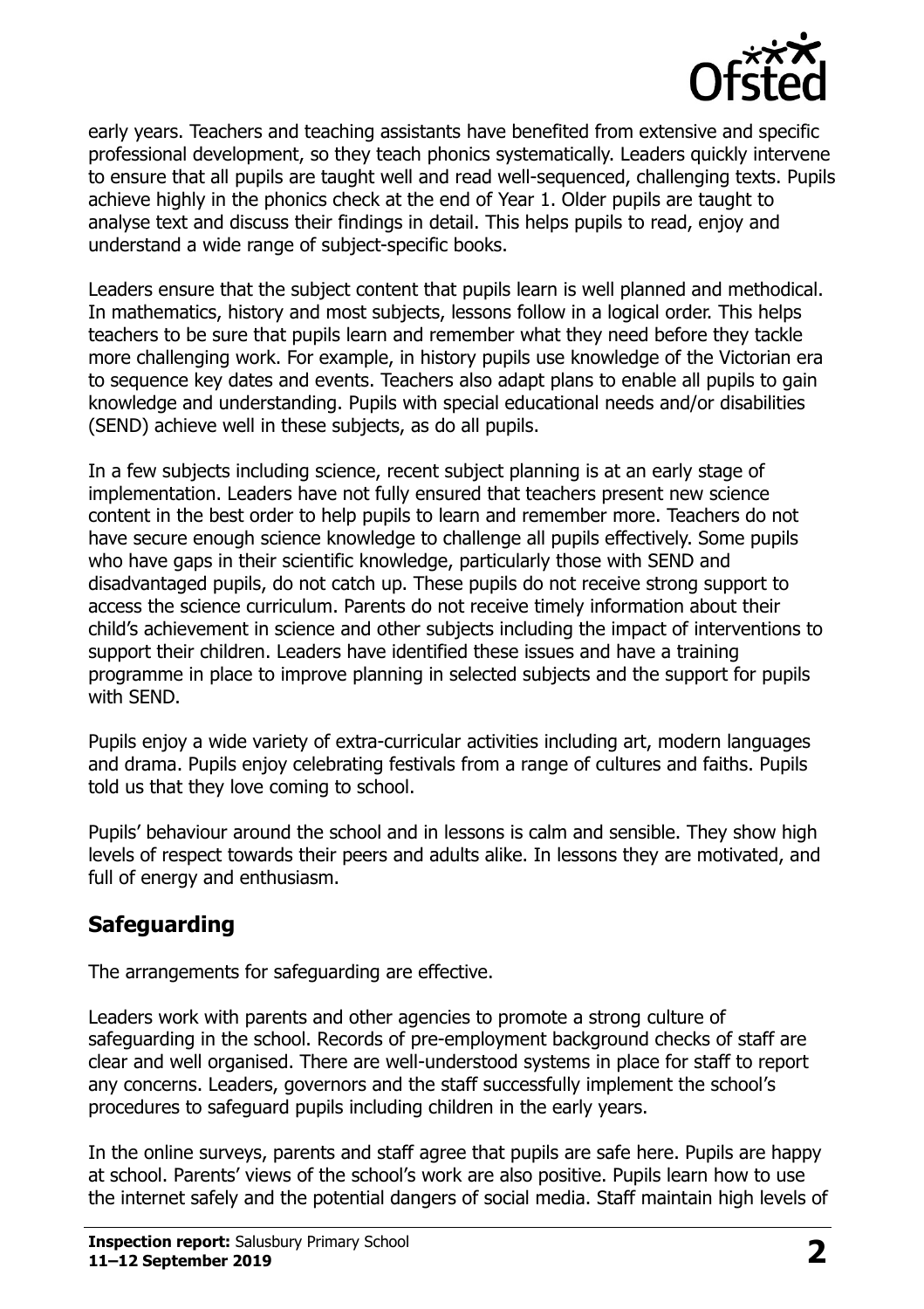

supervision to protect pupils' safety and well-being.

# **What does the school need to do to improve?**

# **(Information for the school and appropriate authority)**

- Strengths in the planning, construction and implementation of many subjects are not matched in all subjects. For example, the implementation of the science curriculum does not ensure that pupils build knowledge sequentially. As a result, pupils' knowledge in science is insecure. Leaders need to ensure that the content of all subject plans is well chosen, links effectively to other subjects, is carefully sequenced and is delivered as intended.
- Although completing regular training programmes, a few members of staff lack confidence and expertise in some curriculum subjects. This means that there is variation in the presentation of subject matter in a small number of subjects. Leaders need to ensure that subject leaders and teachers continue to receive the right support and training to plan and deliver a well-designed curriculum across all subject areas.
- $\blacksquare$  In a very few subjects, the support and intervention for pupils with SEND and disadvantaged pupils are not as timely and effective as they should be. Leaders need to ensure that the good practice seen in most subjects is reflected across the full curriculum. They should ensure that information about pupils' achievement in all subjects is communicated clearly and regularly to parents.

# **Background**

When we have judged a school to be good, we will then normally go into the school about once every four years to confirm that the school remains good. This is called a section 8 inspection of a good school or non-exempt outstanding school. We do not give graded judgements on a section 8 inspection. However, if we find some evidence that the school could now be better than good or that standards may be declining, then the next inspection will be a section 5 inspection. Usually this is within one to two years of the date of the section 8 inspection. If we have serious concerns about safeguarding, behaviour or the quality of education, we will convert the section 8 inspection to a section 5 inspection immediately.

This is the first section 8 inspection since we judged Salusbury Primary School to be good on 9–10 March 2016.

#### **How can I feed back my views?**

You can use [Ofsted Parent View](https://parentview.ofsted.gov.uk/) to give Ofsted your opinion on your child's school, or to find out what other parents and carers think. We use Ofsted Parent View information when deciding which schools to inspect, when to inspect them and as part of their inspection.

The Department for Education has further quidance on how to complain about a school.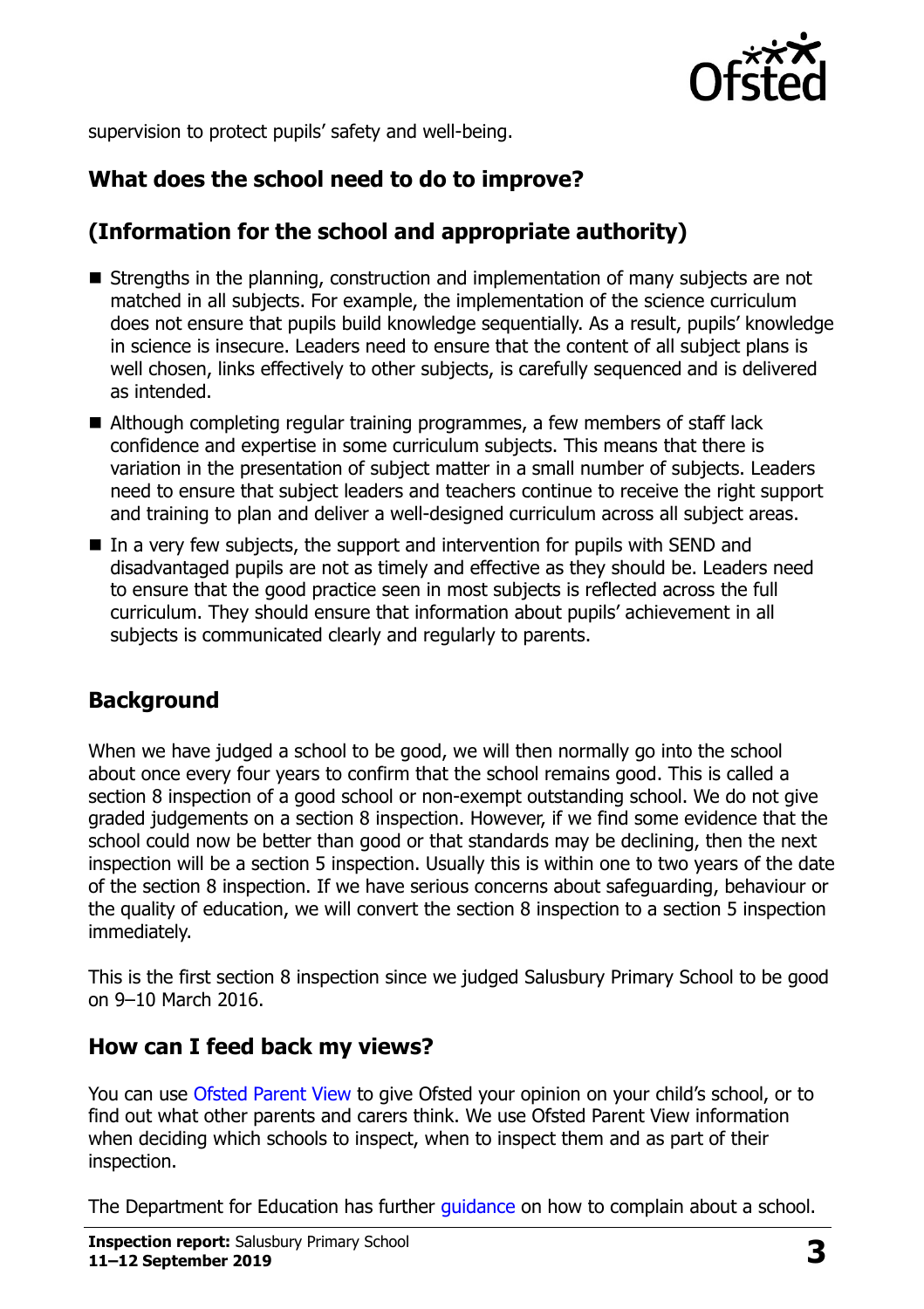

If you are not happy with the inspection or the report, you can [complain to Ofsted.](https://www.gov.uk/complain-ofsted-report)

### **Further information**

You can search for [published performance information](http://www.compare-school-performance.service.gov.uk/) about the school.

In the report, '[disadvantaged pupils](http://www.gov.uk/guidance/pupil-premium-information-for-schools-and-alternative-provision-settings)' refers to those pupils who attract government pupil premium funding: pupils claiming free school meals at any point in the last six years and pupils in care or who left care through adoption or another formal route.

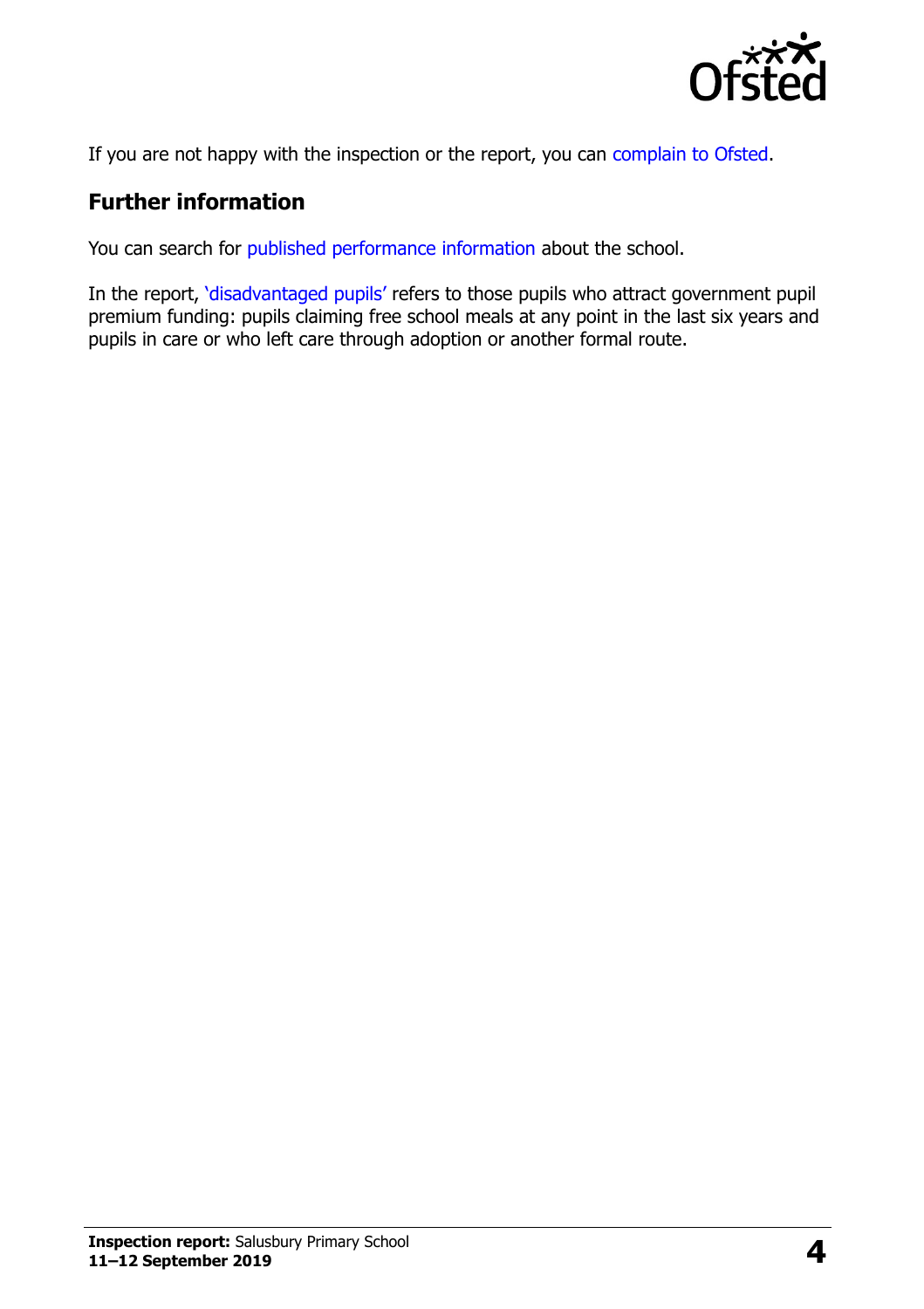

### **School details**

| Unique reference number             | 101527                     |
|-------------------------------------|----------------------------|
| <b>Local authority</b>              | <b>Brent</b>               |
| <b>Inspection number</b>            | 10110425                   |
| <b>Type of school</b>               | Primary                    |
| <b>School category</b>              | Community                  |
| Age range of pupils                 | 3 to 11                    |
| <b>Gender of pupils</b>             | Mixed                      |
| Number of pupils on the school roll | 646                        |
| <b>Appropriate authority</b>        | The governing body         |
| <b>Chair of governing body</b>      | <b>Claire Morris</b>       |
| <b>Headteacher</b>                  | Michelle Ginty             |
| Website                             | www.salusbury.brent.sch.uk |
| Date of previous inspection         | 9-10 March 2016            |

# **Information about this school**

■ This is a larger-than-average-sized primary school.

# **Information about this inspection**

- We visited lessons accompanied by the headteacher, senior leaders and subject leaders. We also observed pupils' behaviour and attitudes in classrooms, and at breaktimes and lunchtimes.
- A meeting was held with different groups of pupils and their teachers following their lessons.
- We scrutinised the school's safeguarding procedures with leaders.
- We held discussions about the curriculum with leaders and met with the chair of the governing body and three governors. A telephone discussion was held with the school improvement partner and local authority officer.
- We examined pupils' books in different subjects with subject leaders and evaluated a range of school documentation including curriculum plans.
- We took account of 137 responses received from parents to Ofsted's online questionnaire, Parent View, as well as text responses and letters.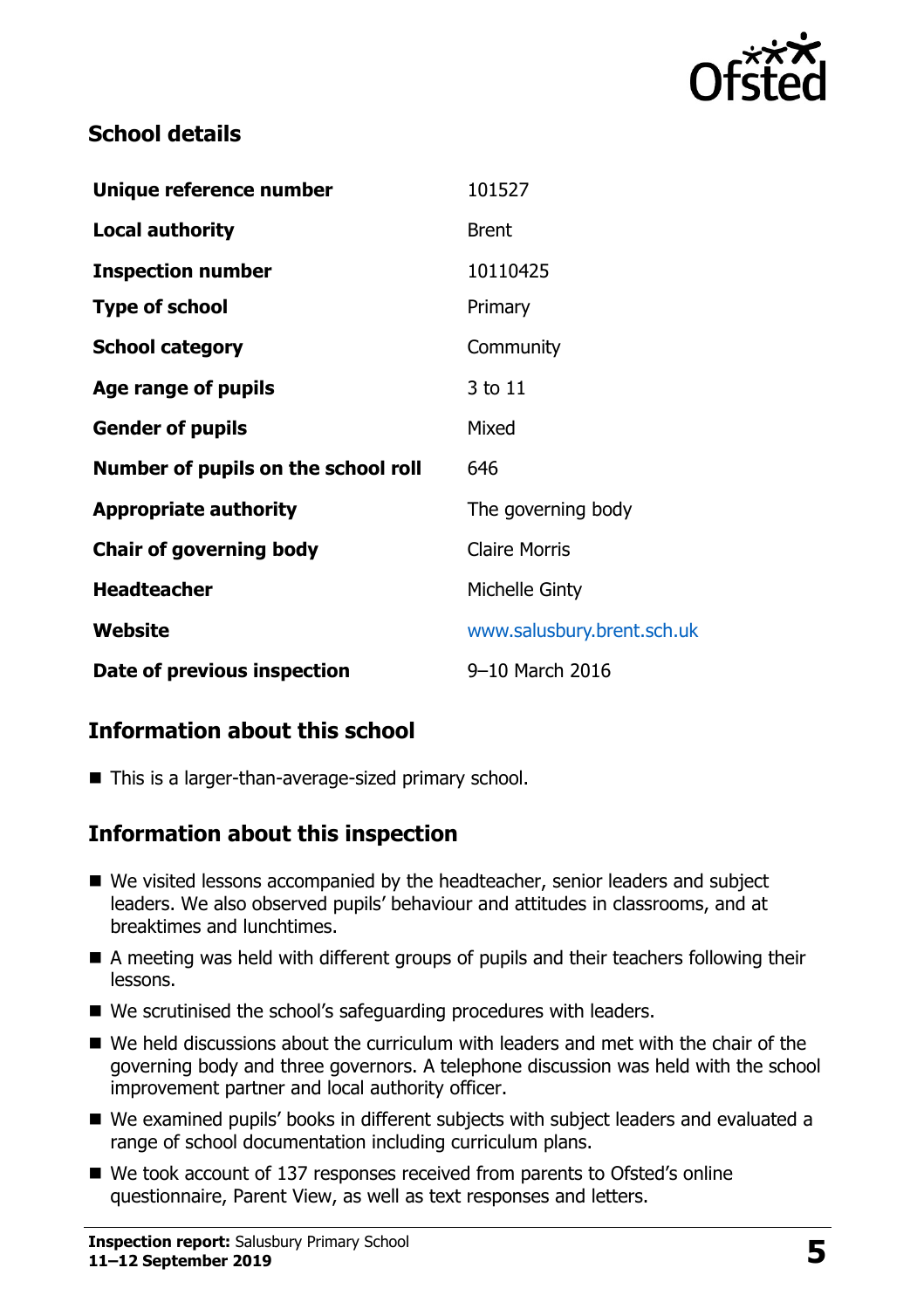

Reading, mathematics, science and history were a focus as part of this inspection.

#### **Inspection team**

Phil Garnham, lead inspector **Her Majesty's Inspector** 

Martin Roberts **Martin Roberts Constanting Martin Roberts Constanting Martin Roberts**